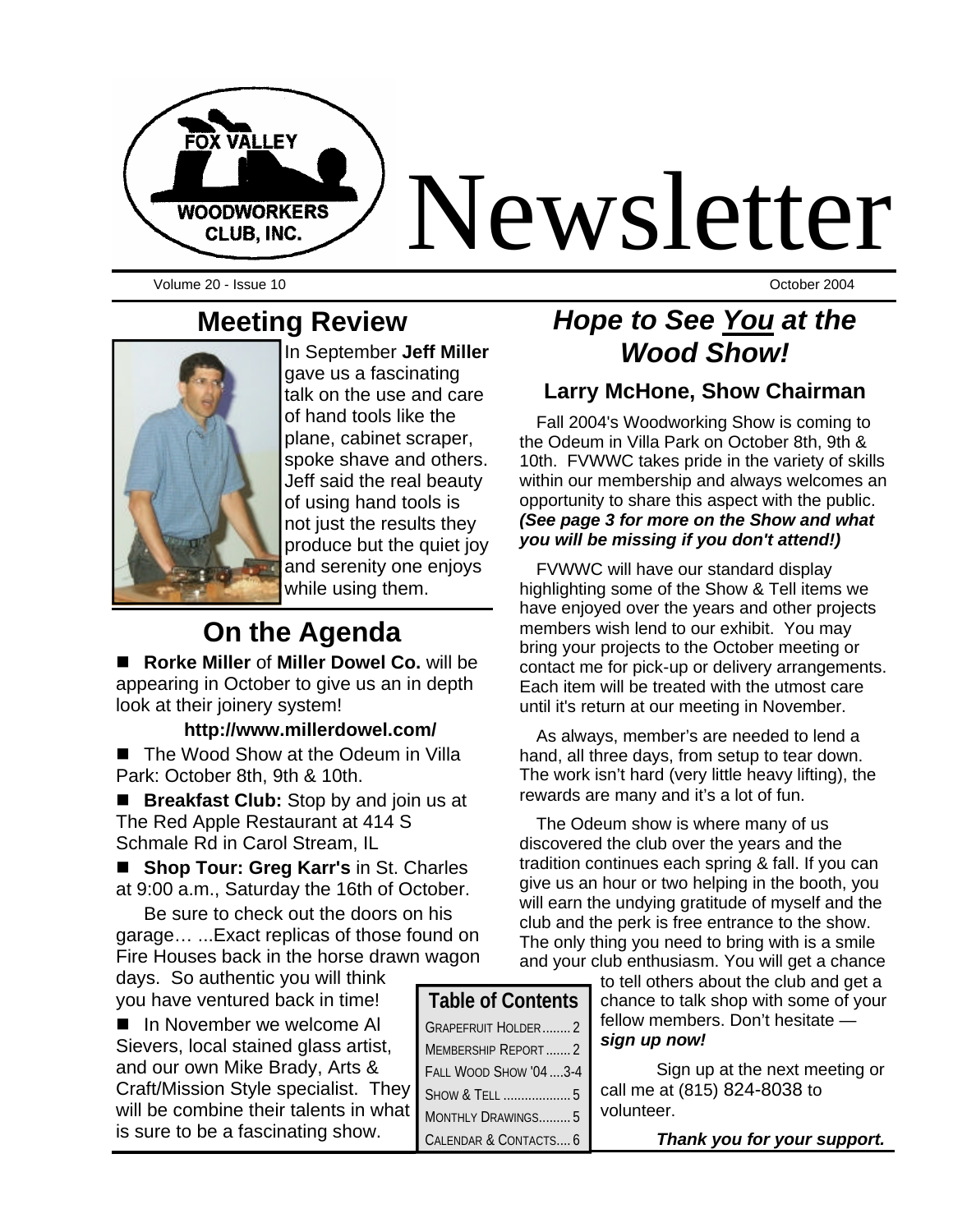# **One, each, Grapefruit Holder - Made to Order**

If "a picture's worth a thousand words" these photos constitute a book! You may recall the requests for someone to volunteer to turn a Grapefruit Holder as a wedding present from a soldier to his soon to be bride. Well just take a look at the results.

Member Jon Wolfe answered my pleas and got in contact with the Mom of the groom-tobe and they worked out the details. Below is the holder, which Jon turned from Minnesota Cherry. A friend of the groom's Mom,

Drew and Tammy LaMirand were married Friday, August 13th, 2004 at the Kane County Courthouse after both had returned home from extended deployments in Iraq. They are now stationed in Germany and send their thanks to Jon and FVWWC for helping make

Michelle, hand lettered words of love to bride Tammy on the pedestal's base,

Drew's dream gift become a lasting family treasure.





# **Library News**

Stop by and browse...We have loads of books, DVDs, videos, magazines and more to inspire that next project!



**Cheryl Miller, Librarian**

#### **Attention FVWWC Members**

Have something to Sell and can't wait for the next Newsletter to be published? Looking for a special tool to buy/borrow and don't know who to ask? Hear some woodworking news too good to keep to yourself? Call or send us an email with details and we will broadcast it to all online Members!

**Contact FVWWC Editor/Webmaster (630)897-4877 or woodworkers@fvwwc.org**

## **Membership Update 2005 Membership Renewal** is in



full swing! Fill out a membership renewal form and submit it with your \$25 to the Membership Committee at the next meeting or mail to:

# **FVWWC PO Box 1041 Batavia, IL 60510**

**James Nellis, Membership**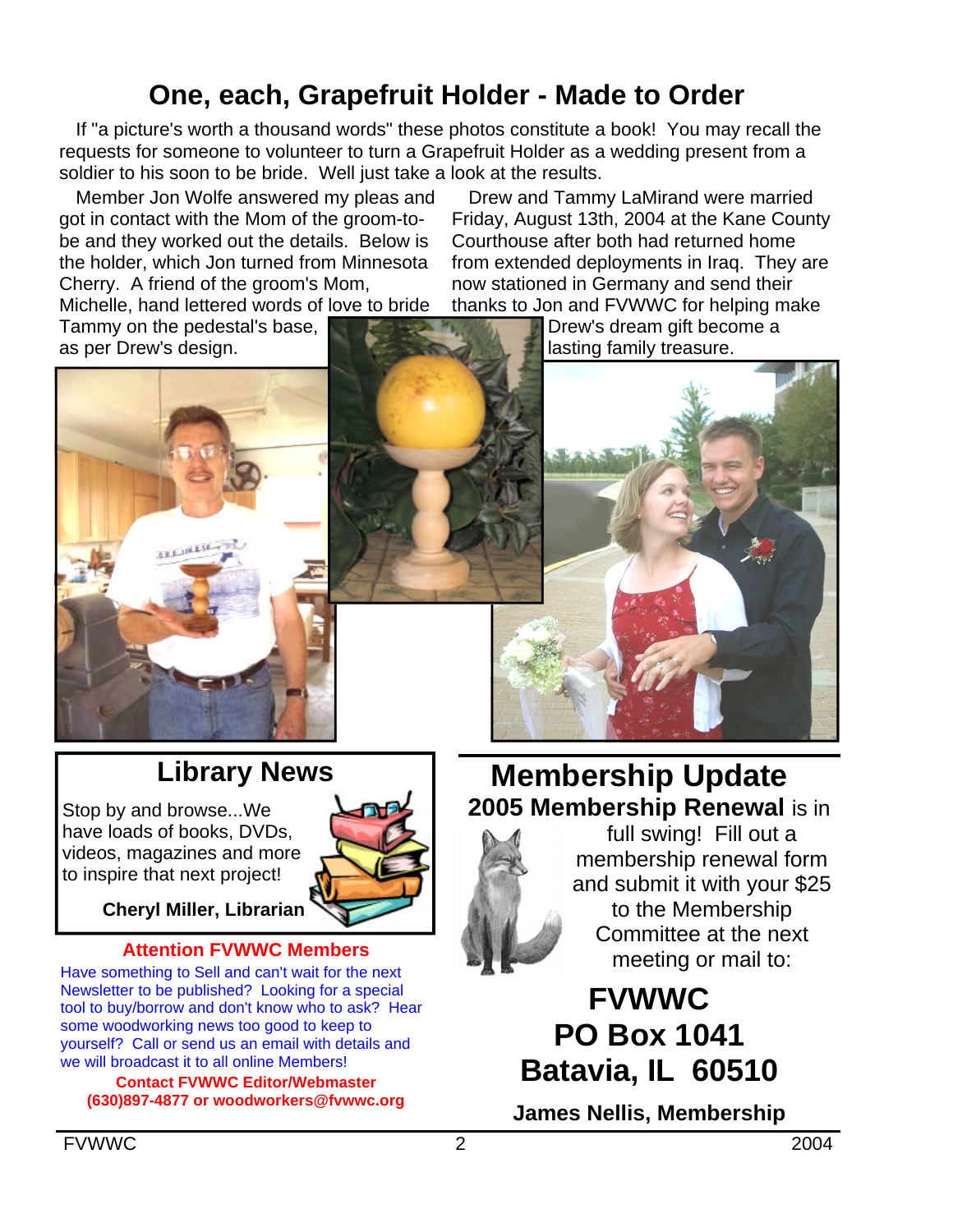# **Highlights of the Upcoming Wood Show** *Or, "What you'll miss if you stay home!"*

# **HOW-TO-CLINICS:**

Check out exciting demonstrations on cabinetmaking, milling, shop machinery, turning and finishing. This is your chance to see great time saving tricks up close and personal. Plus enter to win great prizes every day.

# *Kreg presents: Cabinetmaking with Mike Heavey*

- **Face Frame and Carcass Construction Clinic Times:** Friday 11:00am-12:00pm, Friday 1:00pm-2:00pm, Saturday 12:00pm-1:00pm
- **Door and Drawer Construction Clinic Times:** Saturday 12:30pm-1:30pm, Saturday 2:00pm-3:00pm, Saturday 3:00pm-4:00pm
- **Customizing Kitchen Cabinets Clinic Times:** Sunday 2:00pm-3:00pm, Sunday 4:00pm-5:00pm, Sunday 5:00pm-6:00pm

## *3M presents: Finishing with Jim Heavey*

- **New Project Preparation Clinic Times:** Friday 1:00pm-2:00pm, Saturday 2:00pm-3:00pm, Sunday 2:00pm-3:00pm
- **Stain Application/Coloring Clinic Times:** Saturday 3:00pm-4:00pm, Sunday 4:00pm-5:00pm
- **Topcoat Application Clinic Times:** Friday 11:00am-12:00pm, Sunday 5:00pm-6:00pm
- **Refinishing an Existing Project Clinic Times:** Friday 12:00pm-1:00pm, Saturday 12:30pm-1:30pm

# *Logosol presents: Milling with Rob Bjorklund*

- **Locating and Handling Logs Clinic Times:** Friday 1:00pm-2:00pm, Saturday 2:00pm-3:00pm, Sunday 2:00pm-3:00pm
- **Sawmilling for Woodworkers Clinic Times:** Saturday 3:00pm-4:00pm, Sunday 4:00pm-5:00pm
- **Drying Wood Clinic Times:** Friday 11:00am-12:00pm, Sunday 5:00pm-6:00pm
- **Chainsaw Bar and Chain Maintenance and Safety Clinic Times:** Friday 12:00pm-1:00pm, Saturday 12:30pm-1:30pm

## *JET presents: Shop Machinery with Kelly Mehler*

- **The Tablesaw Clinic Times:** Friday 1:00pm-2:00pm, Saturday 2:00pm-3:00pm, Sunday 2:00pm-3:00pm
- **The Bandsaw Clinic Times:** Saturday 3:00pm-4:00pm, Sunday 4:00pm-5:00pm
- **The Jointer Clinic Times:** Friday 11:00am-12:00pm, Sunday 5:00pm-6:00pm
- **The Planer Clinic Times:** Friday 12:00pm-1:00pm, Saturday 12:30pm-1:30pm

*(Continued on page 4)*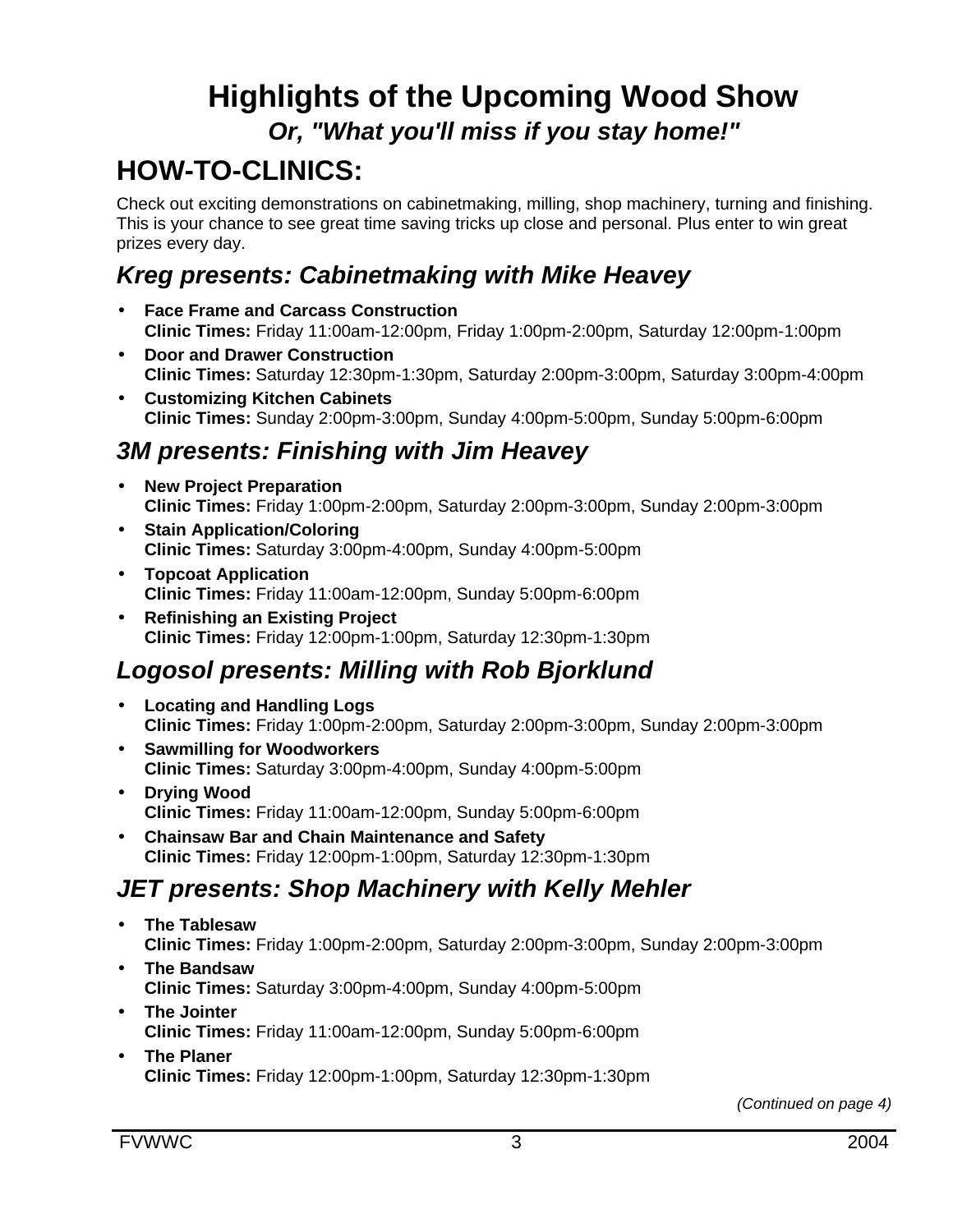## *Laguna Tools presents: Turning with Steve Russell*

- **Turning Green Wood Bowls Clinic Times:** Friday 1:00pm-2:00pm, Saturday 2:00pm-3:00pm, Sunday 2:00pm-3:00pm
- **Alternative Material Pen Turning Clinic Times:** Saturday 3:00pm-4:00pm, Sunday 4:00pm-5:00pm
- **Creating Unique Decorative Surfaces Clinic Times:** Friday 11:00am-12:00pm, Sunday 5:00pm-6:00pm
- **Selecting Turning Tools and Sharpening Clinic Times:** Friday 12:00pm-1:00pm, Saturday 12:30pm-1:30pm

# **SEMINARS:**

## **Five Effective Ways to Bend Wood**

**Date:** October 8, 2004 **Time:** 9:00am - 12:00pm **Speaker:** Michael Fortune

**Seminar Description:** The ability to bend wood to exact shapes opens up an incredible range of possibilities for woodworkers of all skill levels. Chair parts, table aprons, cabinet doors, sports equipment and musical instruments can be made with precisely bent curved components. This seminar will give you the information you need to determine the most appropriate bending technique for any application. Steambending, laminating, vacuum forming, hot pipe bending and creating a curve by cutting are all techniques that can be duplicated inexpensively in your own workshop. Michael will also cover how to choose the best woods for bending as well as special tips for safely machining curved workings. **Price:** \$50

#### **Innovative Jigs and Fixtures for Today's Woodworker**

**Date:** October 9, 2004 **Time:** 9:00am - 12:00pm **Speaker:** Michael Fortune

#### **Seminar Description:**

This seminar will provide practical tips along with a wide variety of useful jigs and fixtures that can be used at each of the machines in your workshop. including your bench. Innovative fixtures can make using your workshop a more enjoyable and safe experience, improve accuracy and increase your productivity all at the same time. Michael will demonstrate how to maximize the use of your existing equipment by making jigs that help to simplify ways to cut elaborate joints in solid wood, square and join panels, drill accurately placed holes, and cool ways to lay-out and cut curves precisely. Michael will provide student with a set of plans for each of his unique fixtures.

**Price:** \$50

For more information visit their website at:

#### **http://www.thewoodworkingshows.com/**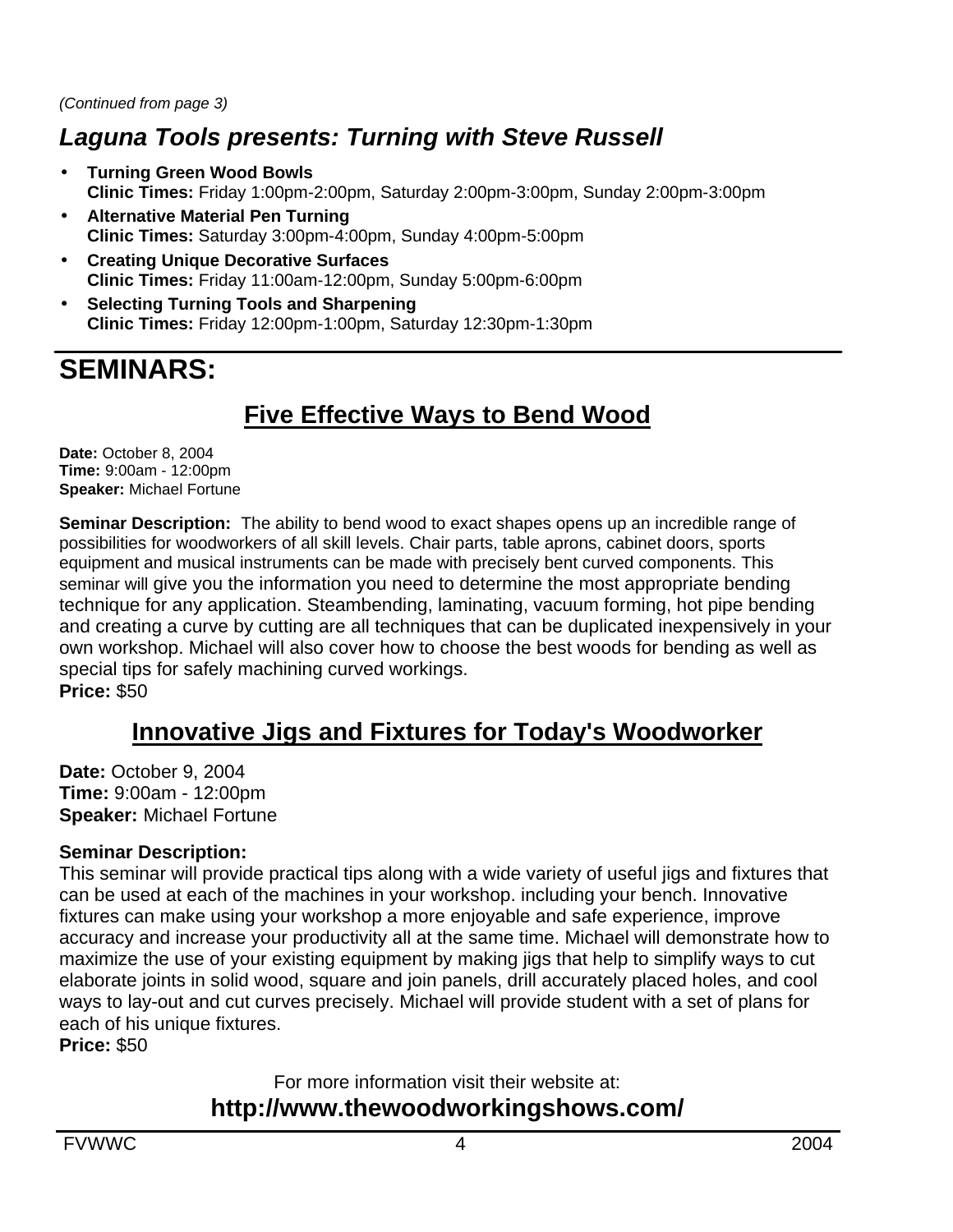# **Show & Tell**

Matt Gauntt, MC

The September meeting had only a few members bringing projects for Show & Tell but they were interesting ones, to say the least.

- **Paul Dehnert:** An innovative Sanding Station made to look like an old time Hot Dog Cart! It was made of scrap wood with a colorful painted finish.
- **Jim Vojcek:** A lovely turned Bowl of Bubinga with a Deft finish.
- **Tony Leto:** Nice side table, done in a modified Mission Style, of Cherry with a durable Poly finish.
- **Jim Byrne:** Tau Cross Plaque of Oak trimmed Catalpa with a Lacquer finish, nicely carved.

Winners in the drawing were:

- **1. Jim Byrne: Outlet Strip**
- **2. Tony Leto: Set of C-Clamps**
- **3. Jim Vojcek: Mini-Clamps & Driver Set** *See you all there next month!*



# **FVWWC MONTHLY DRAWING**

Drawing winners in September 2004 were:

- **1. Dan Gatz: Senco Micro Nailer 2. John Warwick: DeWalt Mug & Driver Set**
- 
- **3. Dan Gatz: DeWalt Mug & Driver Set**

We will have a choice of 2 (two) 1st Prize items in October. The 1st prize winner may choose *either* the ever popular \$100 AmEx Gift Cheque or the Dremel Cordless #8000- 01 & Accessory Combo Kit. (The item not chosen will be offered again the following month as one of the "choices"!)

#### **Dremel #8000-01 Lithium-Ion Cordless & Accessory Kit Combo**



**http://www.dremel.com**



## **\$100 AmEx Gift Cheque**

**Same as cash -- Good everywhere!**



**http://www.aeis.com/**



Thank you for your continued support of our club! See you at the meeting….

## **...Charlie Christensen**

FVWWC 5 2004